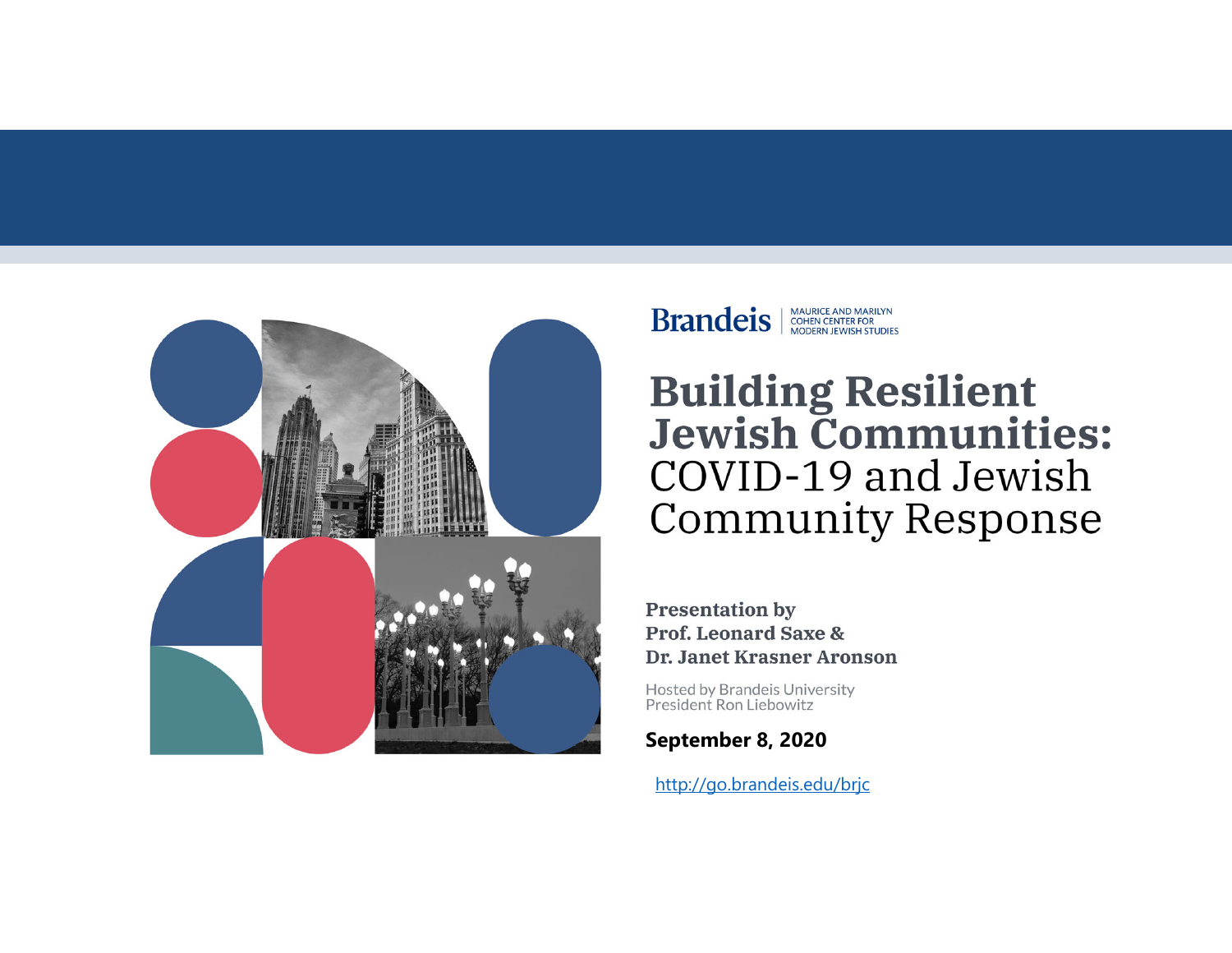## **Introduction**

#### • **Background**

- -"Social Epidemiological" study of COVID-19's impact on American Jews
- -Sample represents diversity of Jews known to communal organizations

#### •**Action Research**

- -Collaboration with partner communities to develop "actionable" findings
- -Focus is on comparisons, not only accurate population estimates

#### $\bullet$ **Tonight's Goals**

- Share "snapshots" of findings:
	- $\checkmark$  Economic and mental health impact
	- $\checkmark$  Online Jewish life
- -Identify implications for Jewish communal organizations

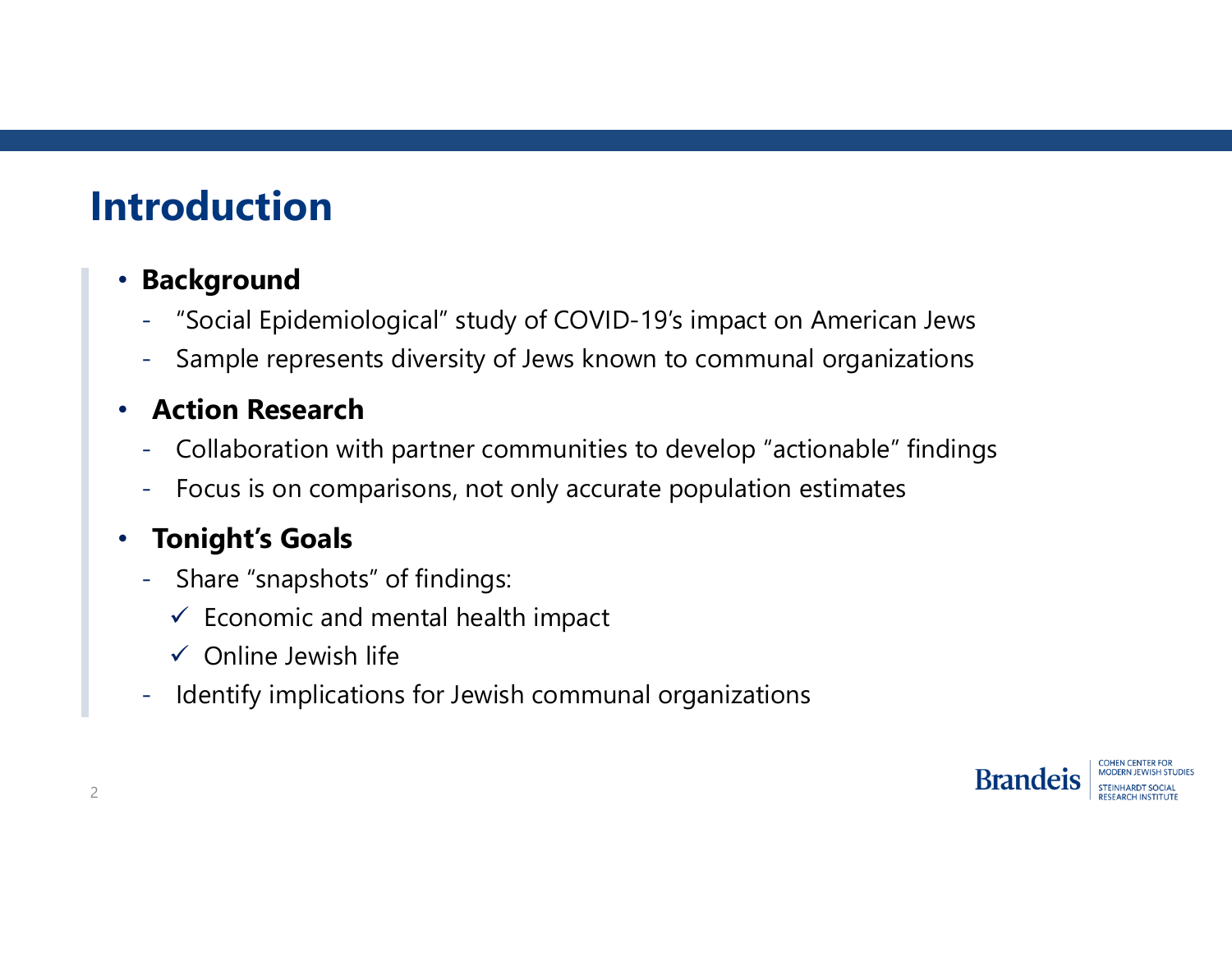# **Study**

#### •**Surveys**

- Fielded from May 19 to July 30, 2020
- -List-based samples of "known Jews"
- From 10 federated communities across the United States

#### $\bullet$ **Respondents**

- -~15,000 individuals
- -Diverse by pre-Covid economic situation, age, geography
- - Different levels of participation in Jewish life and connections with Jewish organizations
- - 4% are/were sick with COVID-19; and for ~15%, someone close to them was sick or passed away as a result of COVID-19

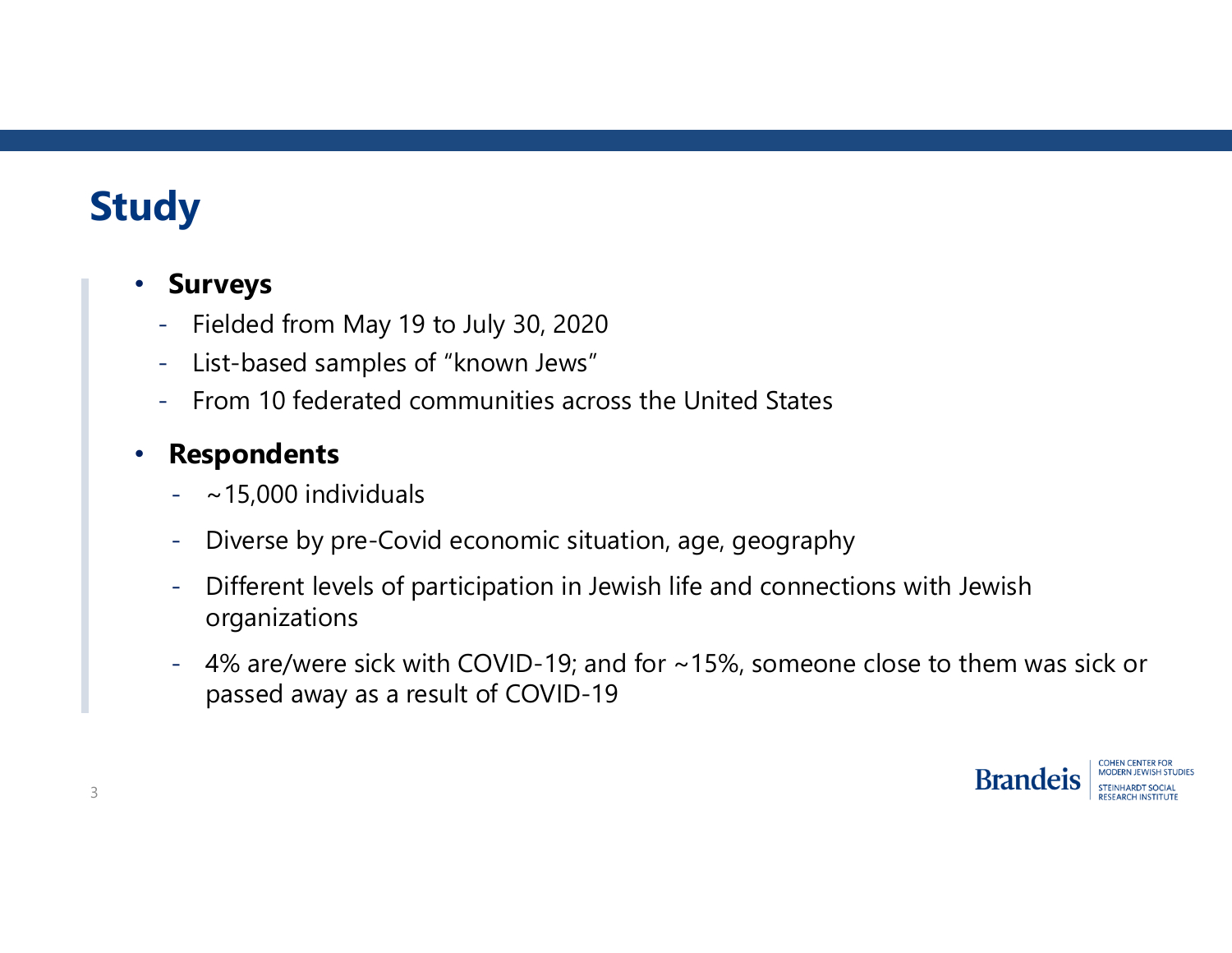### **Isolation**

*Staying home without direct human contact for a very long period of time has been very rough, even with heavy use of electronic and phone communication …* 

*Personally, the hardest impact has been how lonely I am. I am used to spending time with lots of friends and family and being completely alone is really difficult for me.*

*Sense of isolation; inability to visit and celebrate with family; frustration (and anger) with federal and state governments' response to the crisis.*

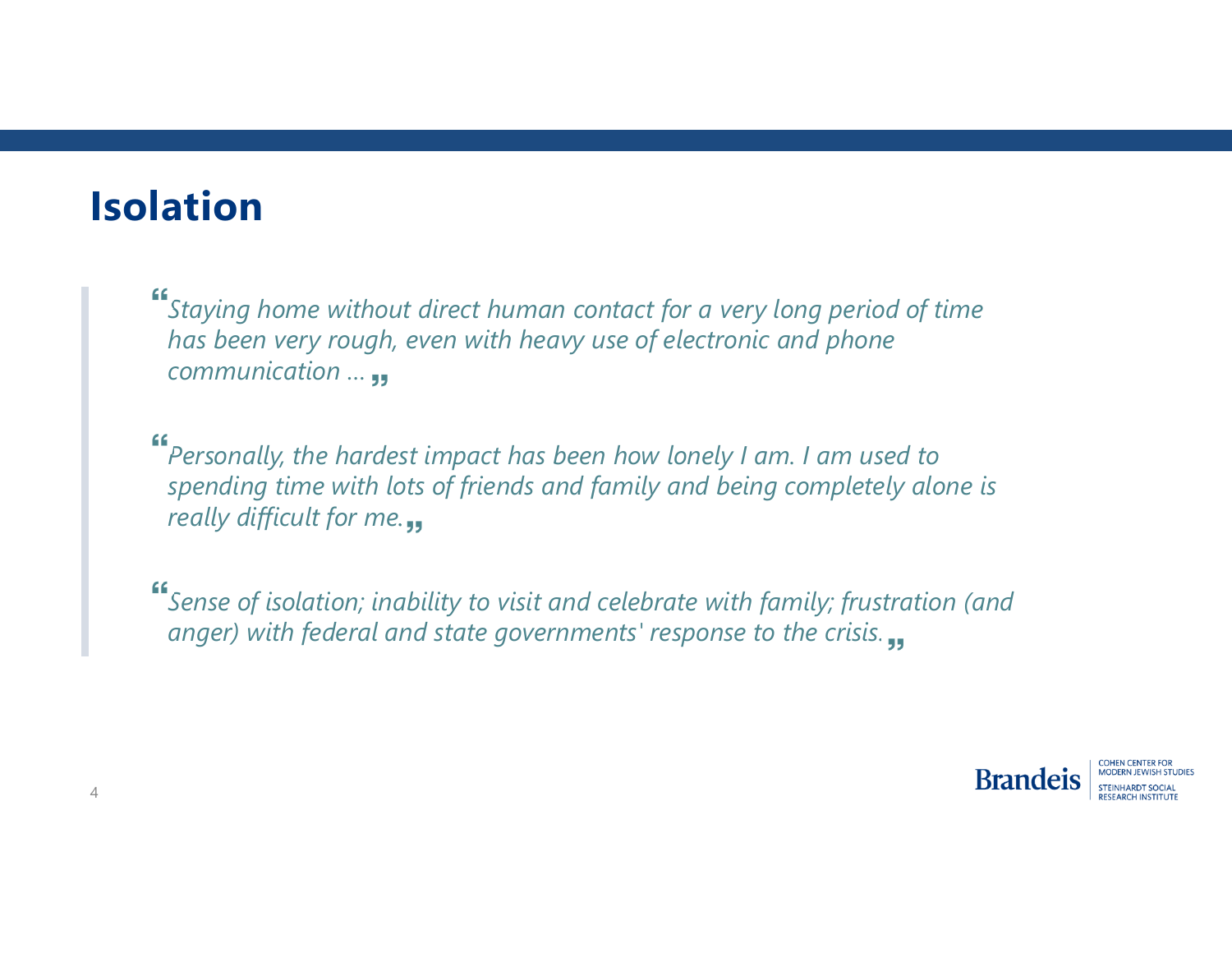#### **Financial situation worsened most for those struggling before pandemic**

**Financial hardships**



Pre-pandemic financial situation



**COHEN CENTER FOR** MODERN JEWISH STUDIES **STEINHARDT SOCIAL RESEARCH INSTITUTE**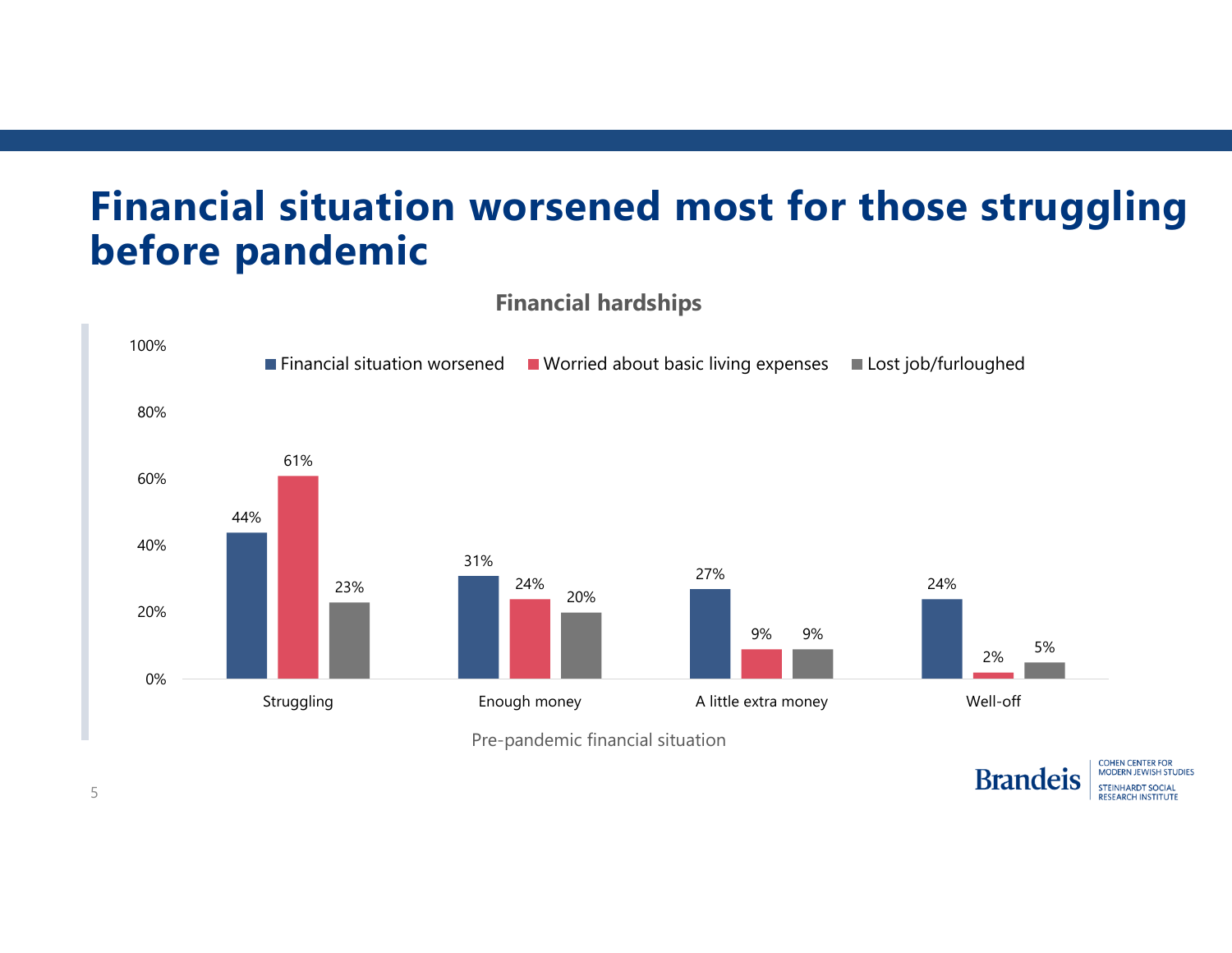# **Who is struggling financially?**

**Pre-pandemic characteristics of those who were struggling financially**



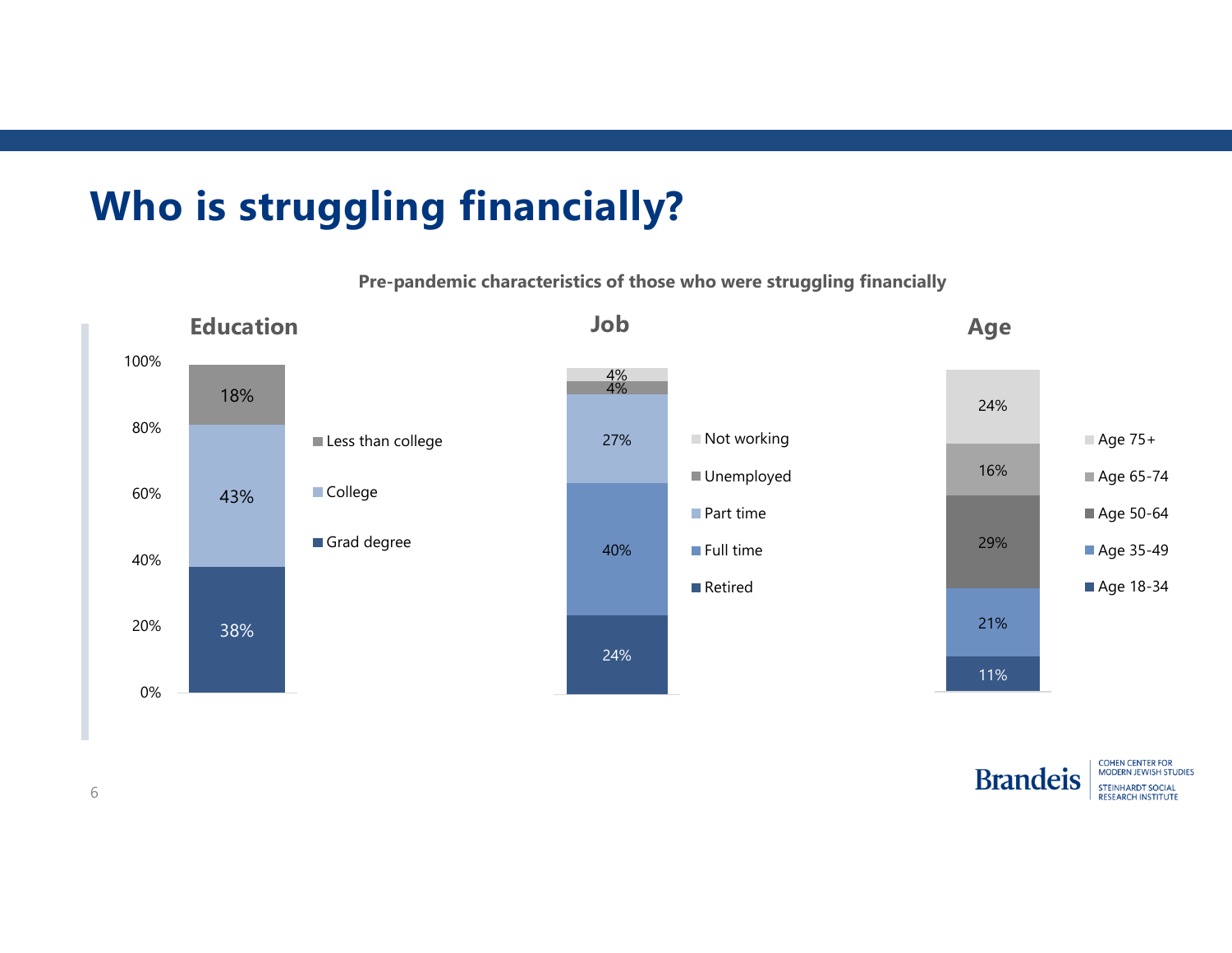#### **Greater emotional difficulties for younger respondents…**  who were struggling financially prior to the pandemic



Emotional difficulties: Emotional or mental difficulties hurt ability to live day-to-day life in past week sometimes, often, or all the time Not coping well: Coping not at all or not too well

**Brandeis** 

**COHEN CENTER FOR** MODERN JEWISH STUDIES **STEINHARDT SOCIAL RESEARCH INSTITUTE** 

Not coping well: Coping not at all or not too well<br>Needed help: Needed help accessing mental health services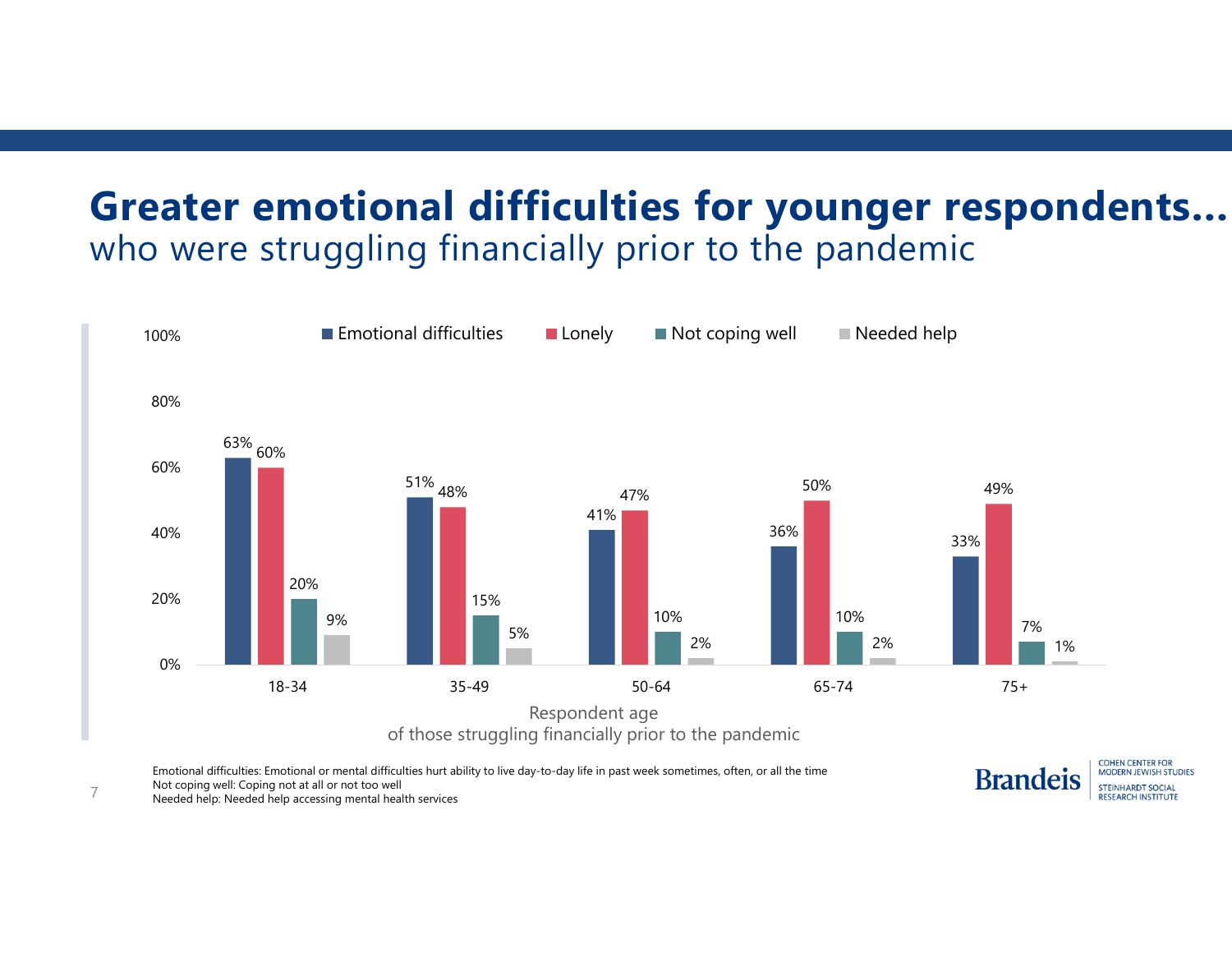#### **…Despite having stronger social networks**



In contact with others: In contact with family and friends not living with you sometimes or often in past week

Lonely: Felt lonely in past week sometimes, often, or all the time

Example of the part of the support in past week sometimes, often, or all the time<br>Adequate support network: Fair number or a lot of people you can rely on

**COHEN CENTER FOR** MODERN JEWISH STUDIES **Brandeis STEINHARDT SOCIAL RESEARCH INSTITUTE**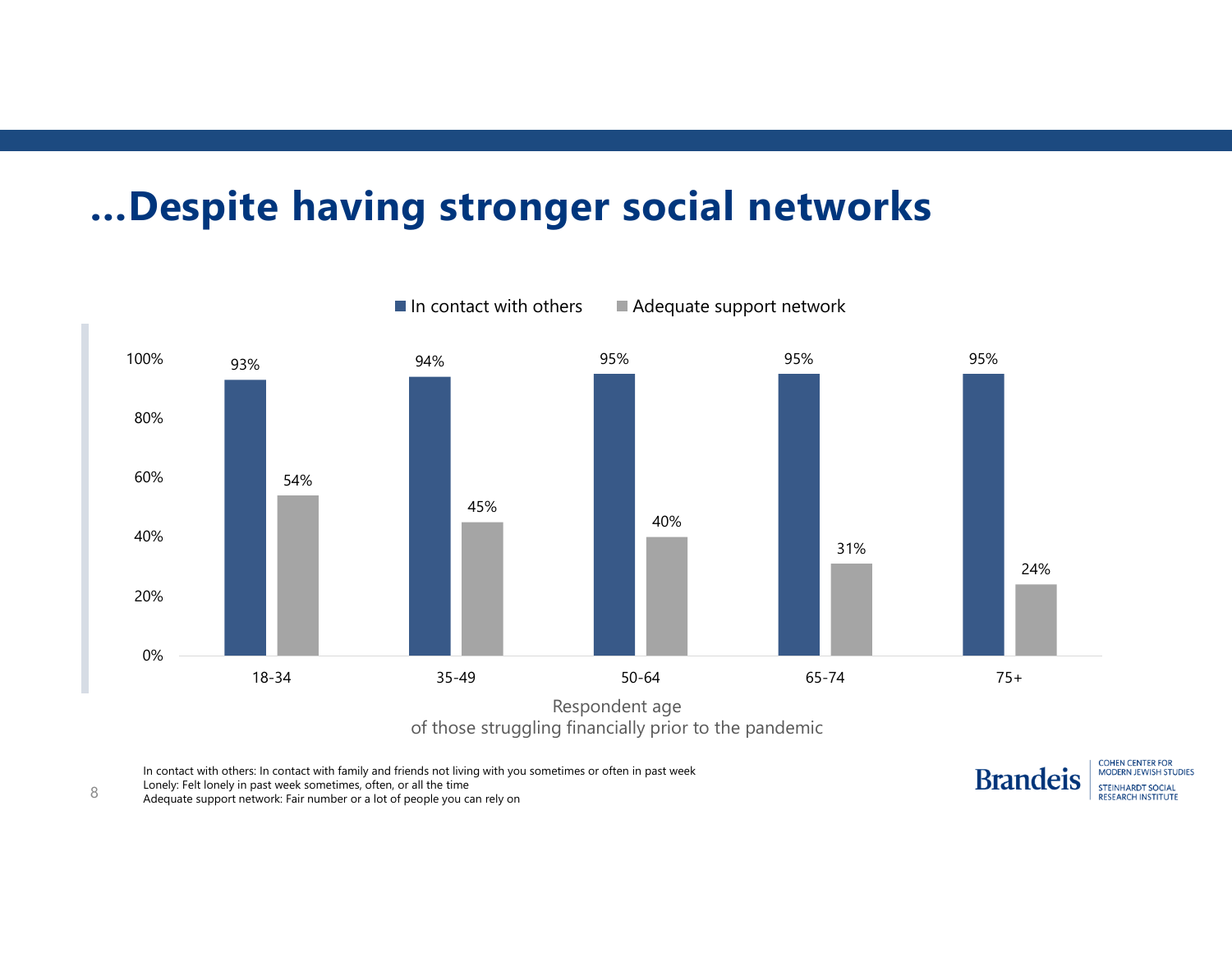### **Mental Health**

*Feeling powerless and lonely.*

*The stress of the unknown, of changing how we live every day, has been extremely challenging. Feeling of loss of control, not being able to have any say on when we can go back to having everything normal again.*

*Fear, anxiety, insecurity about what the future may bring. My work and hobbies have disappeared …*

*The stress of being helpless in the face of the pandemic and watching others not contributing to its resolution.*

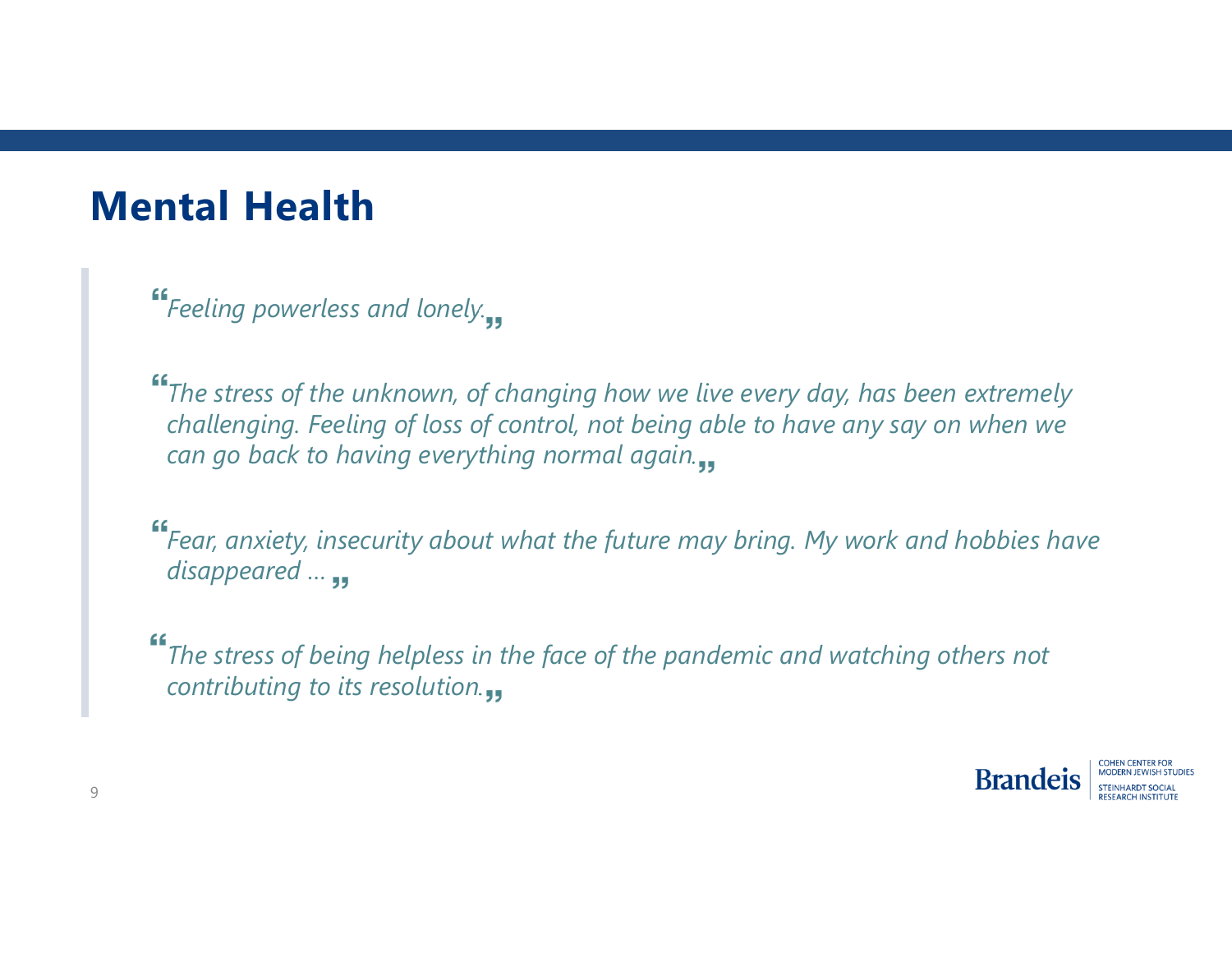#### **Part 2. Online Jewish Life**



Brandeis | MAURICE AND MARILYN

#### **Building Resilient Jewish Communities:** COVID-19 and Jewish **Community Response**

**Presentation by Prof. Leonard Saxe & Dr. Janet Krasner Aronson** 

**Hosted by Brandeis University** President Ron Liebowitz

**September 8, 2020**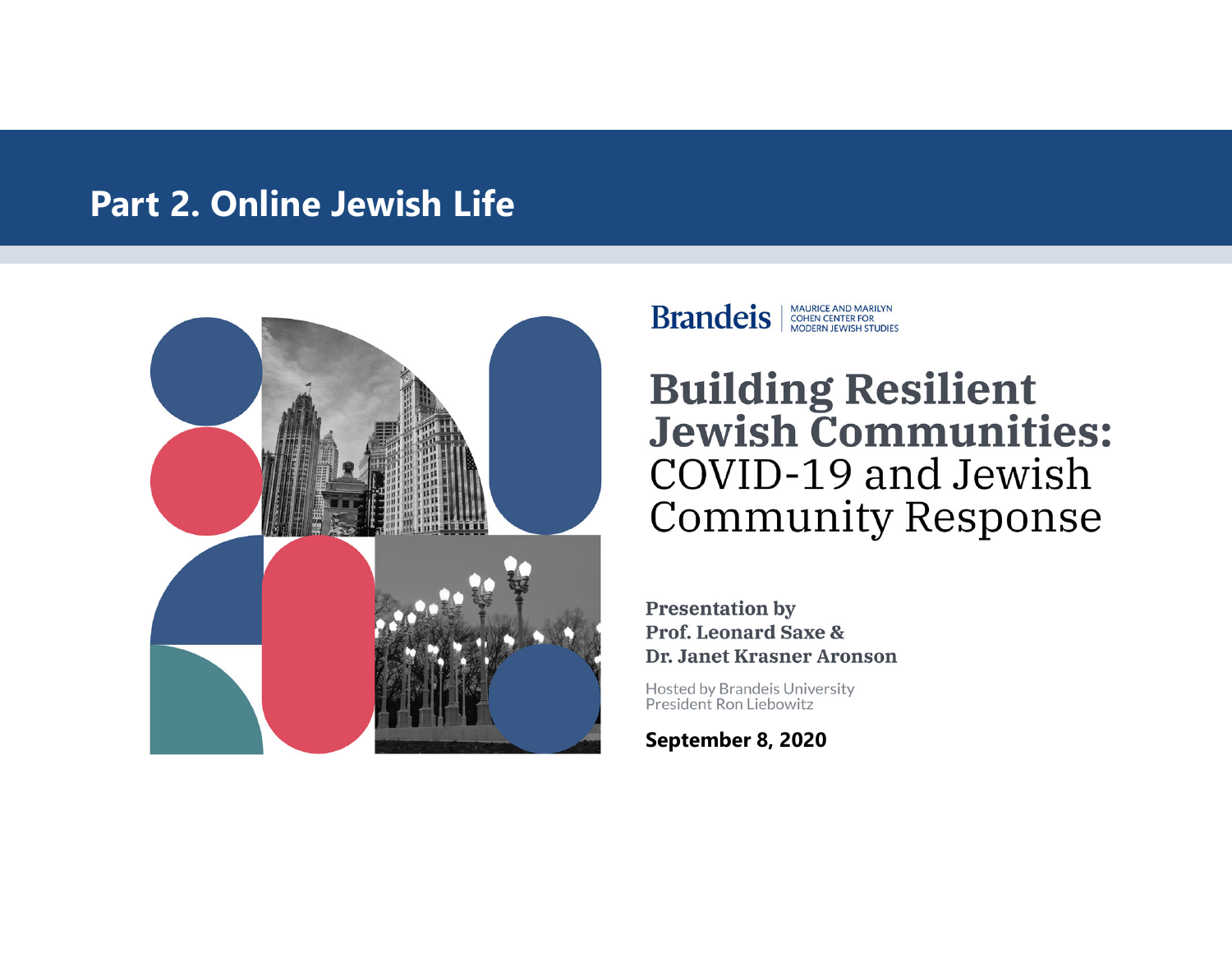### **How has Jewish life changed?**

Among those who attend a seder in a typical year (93%) …

- 16% had a seder in the usual way
- 57% of non-Orthodox had a virtual seder
- 18% did not have a seder

" *The biggest impact [of the pandemic] has been the sadness of knowing the shuls are deserted. Community togetherness, both in prayer and socializing, has been compromised.* 

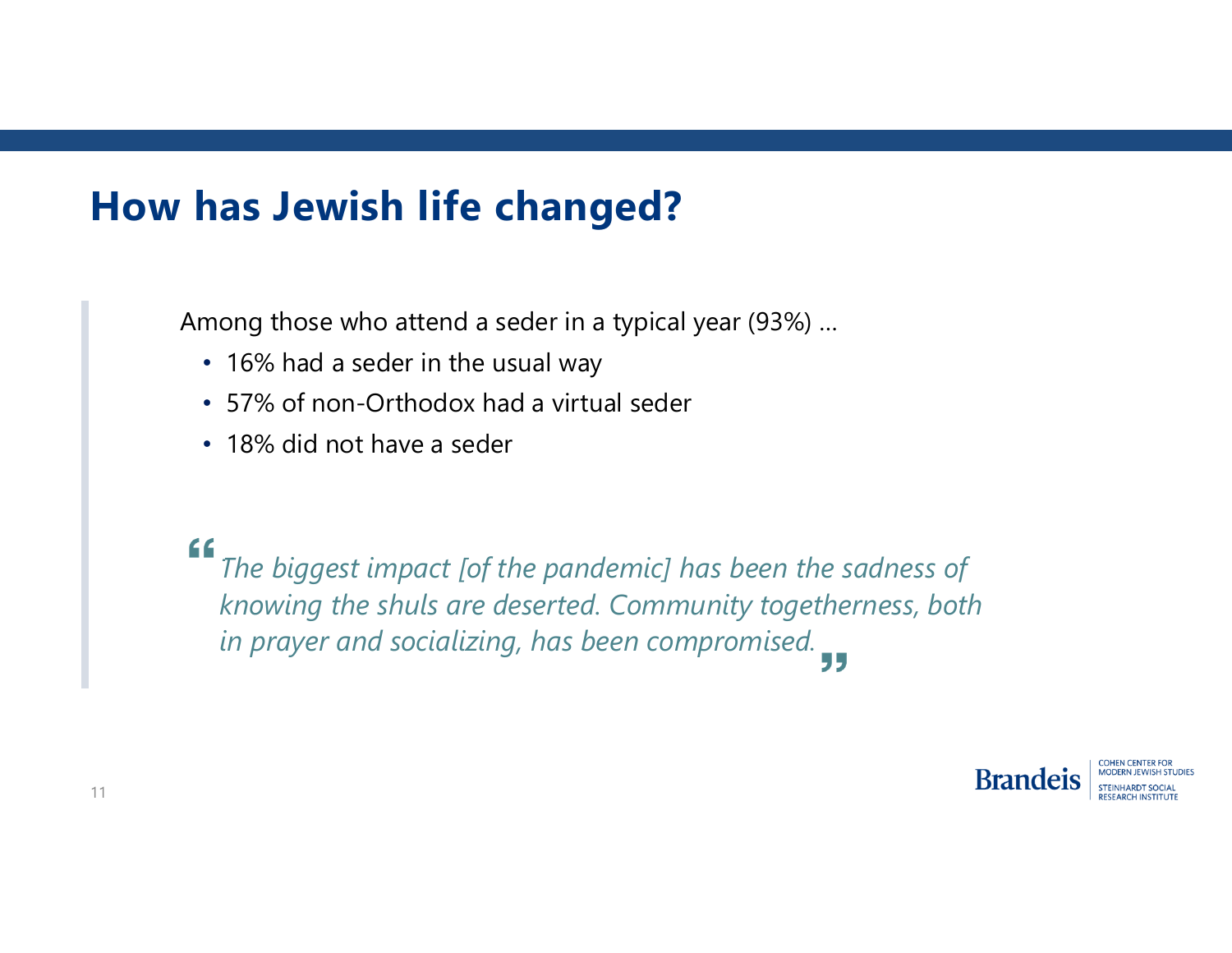## **Online Jewish life: Who participates?**

Online Jewish life primarily appealed to those who were most engaged before



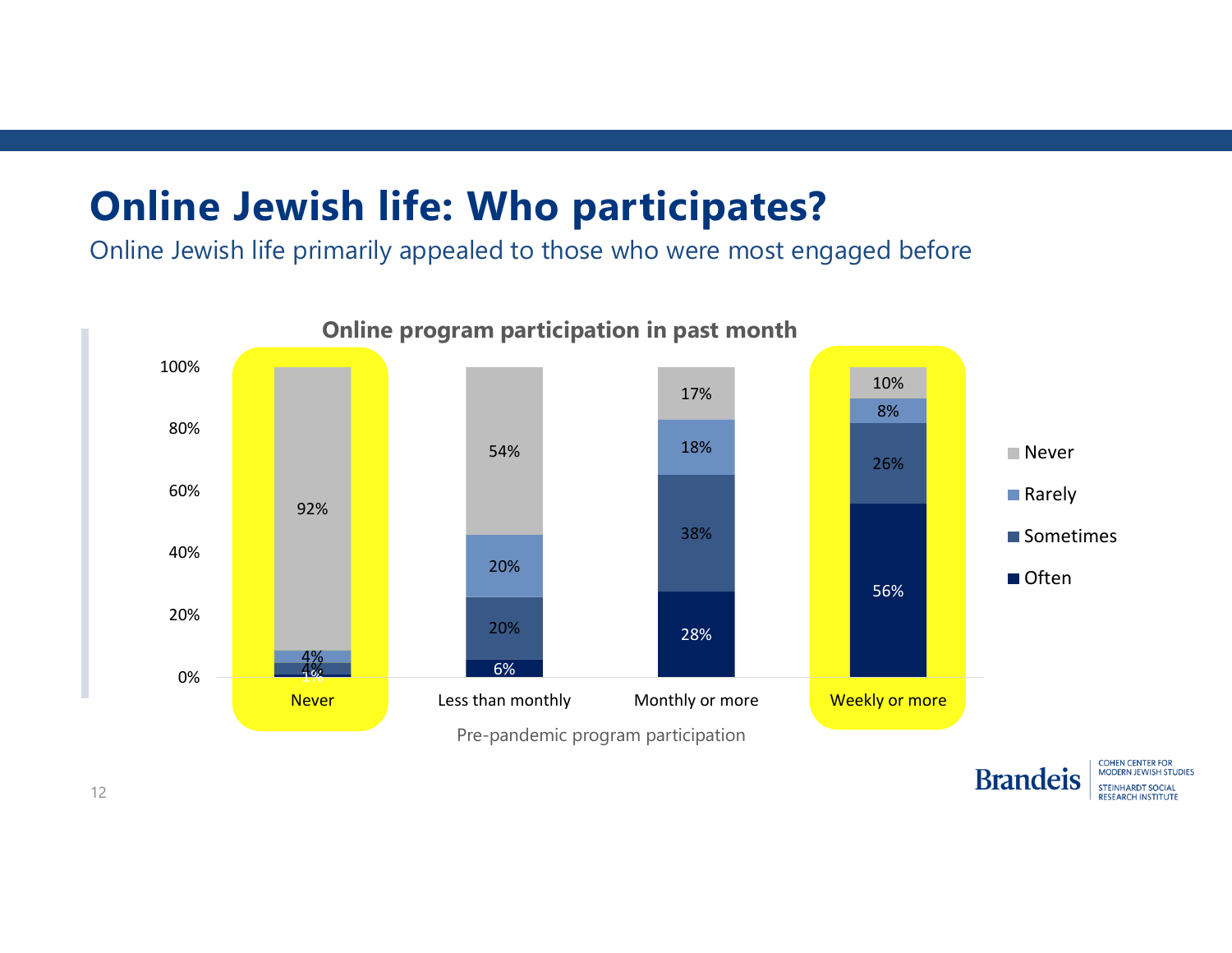#### **Access to new activities**

The majority accessed new programs and resources; few met new people



**RESEARCH INSTITUTE** 

13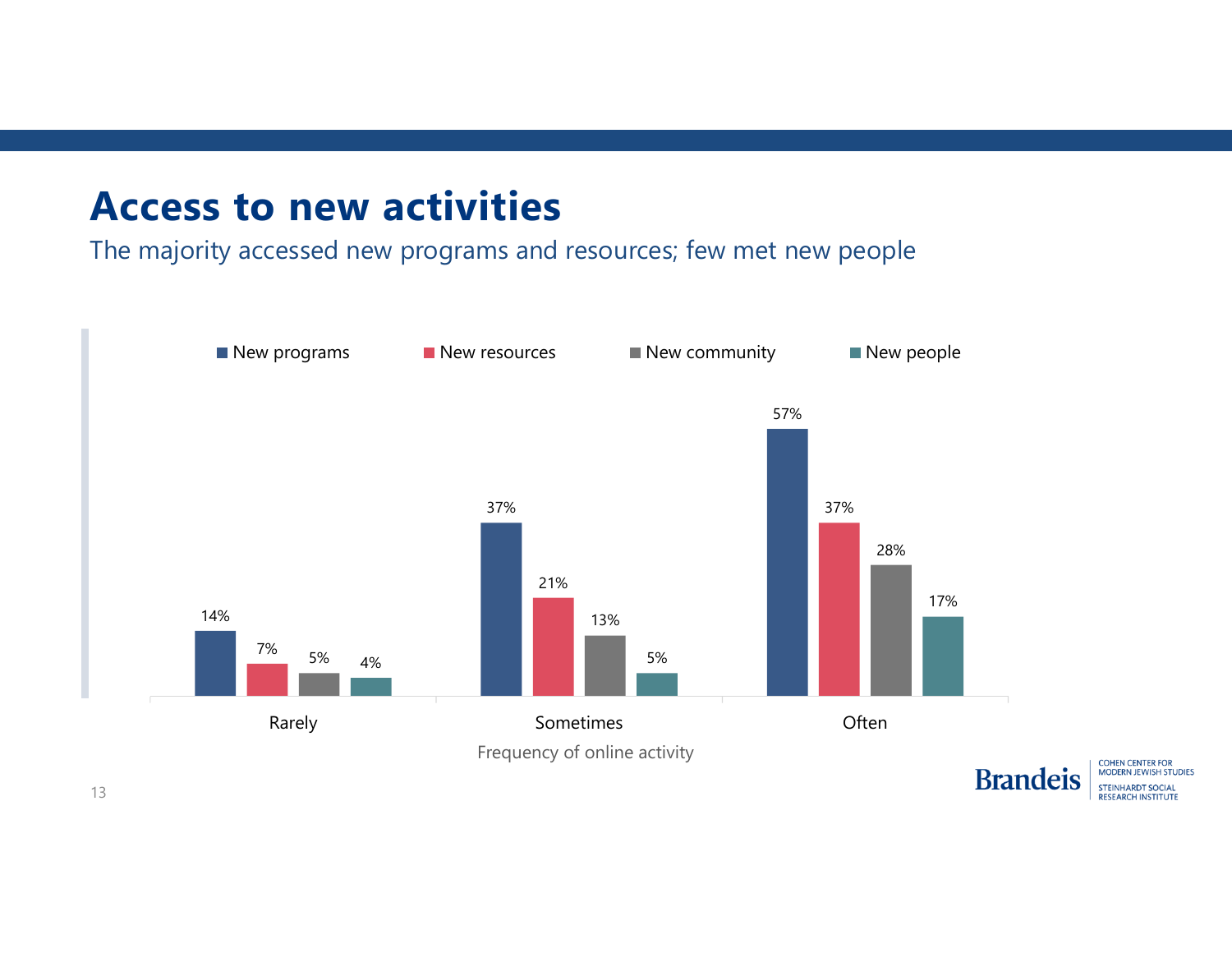## **The majority will participate online in the future**

Over 85% of frequent users of online Jewish life expect to continue to participate



**Expect to continue to use online resources**



**COHEN CENTER FOR** MODERN JEWISH STUDIES **STEINHARDT SOCIAL RESEARCH INSTITUTE**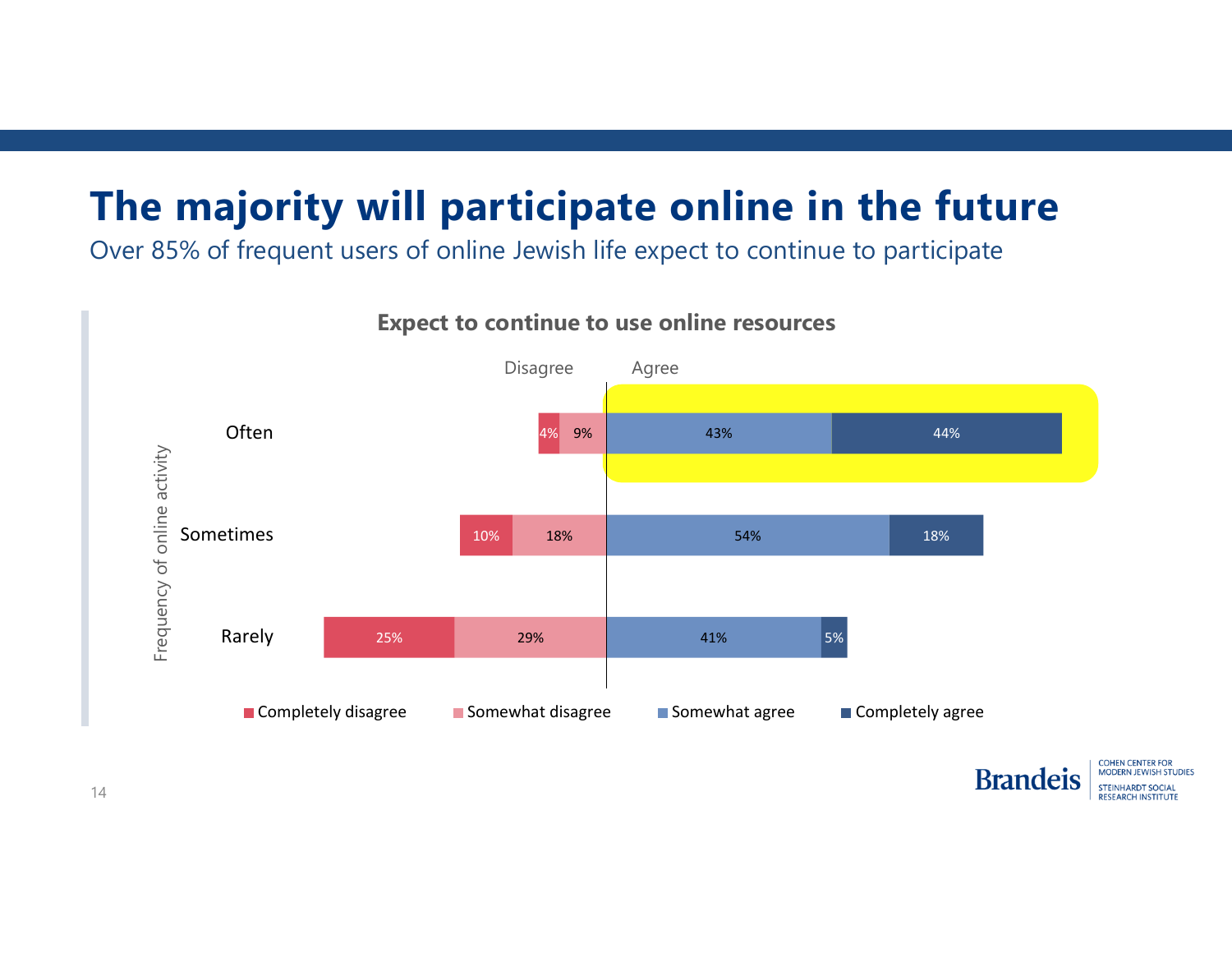#### **Online Jewish life: Opportunities and challenges**

*I have not traditionally been able to attend weekly services at my synagogue because they start too early. However, now we all make it a priority to end our work/school activities by 5:00 on Friday, log into services, and spend that time together as a family.*

*We have had a weekly Zoom "meeting" to celebrate Shabbat every Friday evening since mid-March. It includes our children, grandchildren and extended family. We've talked about continuing the new tradition after social isolation ends.*

*The biggest personal impact [of the pandemic] is isolation. It has confirmed for me that being with and around people is indispensable. This cannot be overcome with technology.*

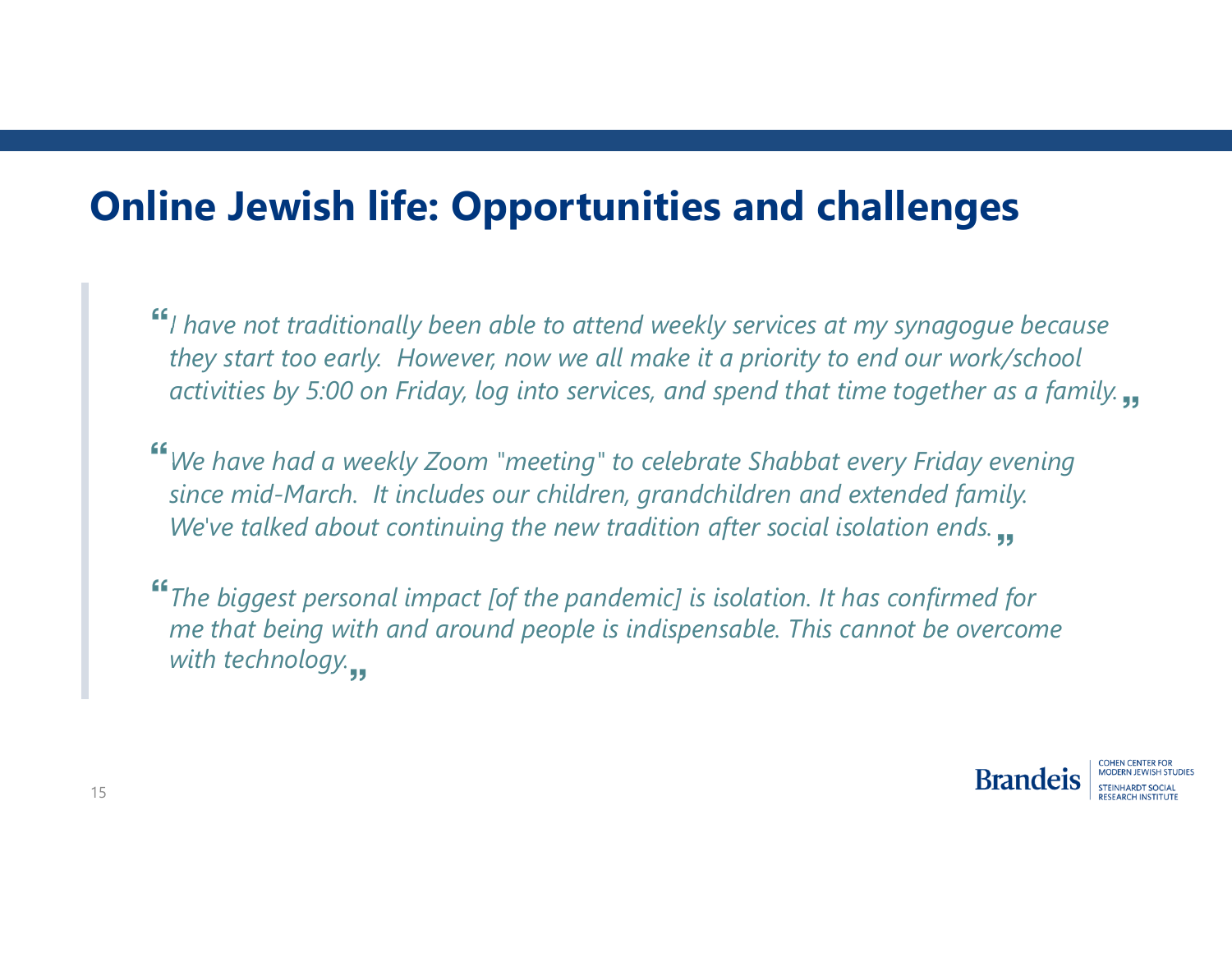## **Participating Communities**

The Associated: Jewish Federation of BaltimoreCombined Jewish Philanthropies of Greater Boston Jewish Federation of Greater Los Angeles Jewish Federation of Greater MetroWest New Jersey Jewish Federation of Greater Pittsburgh Jewish Federation of Greater Washington Jewish Federation of Palm Beach County Jewish Federation of South Palm Beach County Jewish Federation of St. LouisJewish United Fund of Metropolitan Chicago

#### **Additional Funders**

Berman Jewish DataBank @ The Jewish Federations of North America Combined Jewish Philanthropies Donor Advised Fund Maurice and Marilyn Cohen Center for Modern Jewish Studies at Brandeis University (CMJS) Initiative for Jewish Identity at Brandeis University



16